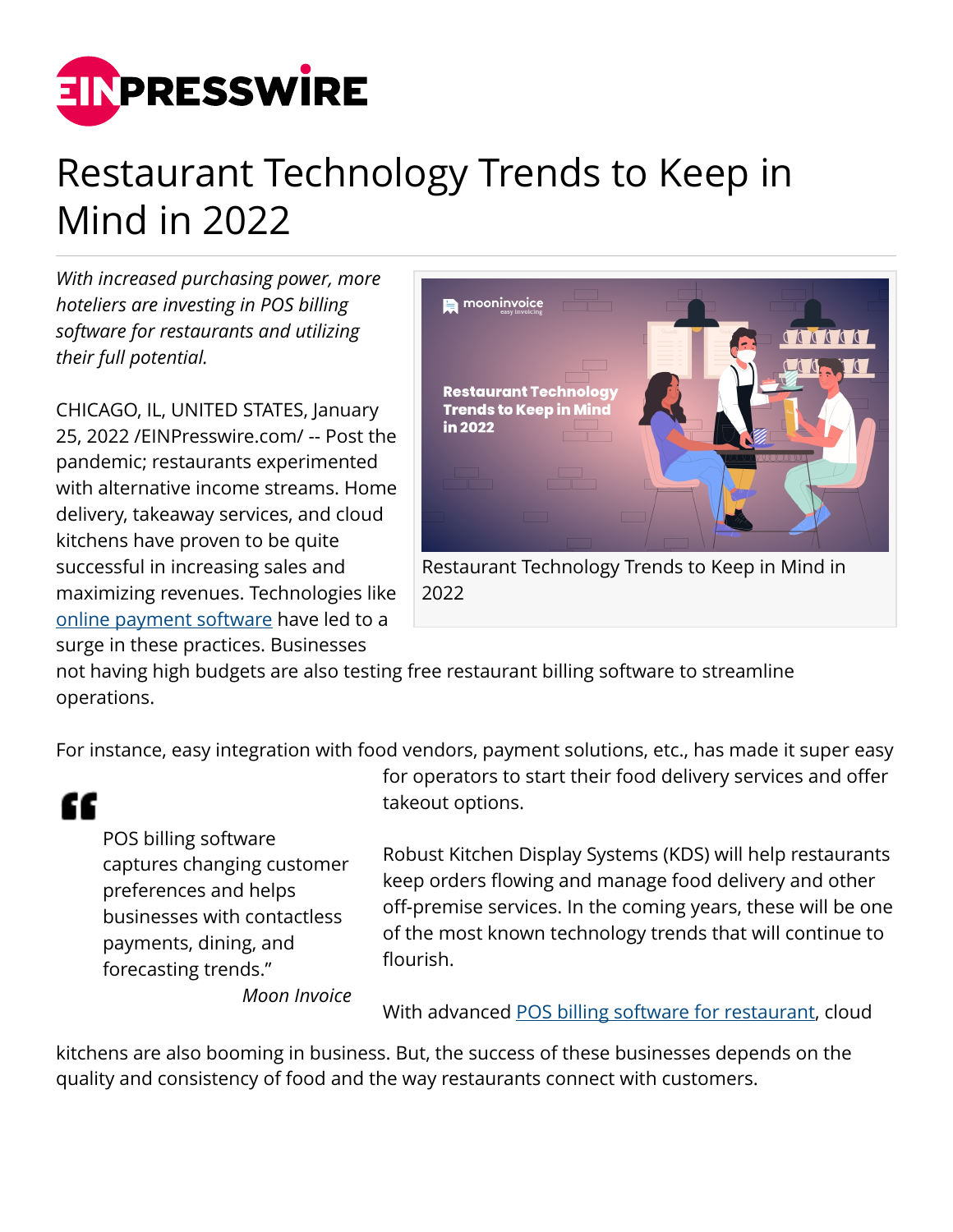## Automation to Rescue

More restaurants are banking on automation and will continue to do so. These practices will simplify cloud operations, lower operation, and rental costs, and let cafes and restaurants experiment with more options. With so many ideas and varieties of options, cloud kitchens will become more popular in the coming years.

Moreover, customer satisfaction has become a vital part of growing restaurant businesses. Thus, more restaurants are looking forward to automating their CRM operations. These tools help businesses get good feedback, gain insights, and make informed decisions.

With automation, restaurants can also enhance customer experience by keeping all information centralized with online payment software. Thus, operators can segregate customers and serve them in a personalized manner. These practices will help them build loyalty with customers.

Smooth Business Process and Integration

Most POS billing software can be integrated with solutions like workflow management solutions, project management tools, and even time trackers. These can help restaurants manage operations better. Besides, more restaurants will use them to know more about customers and stay miles ahead of competitors. These solutions will also help owners keep a strong check on finances and use analytics and reports to tweak their budgets from time to time. Thus, letting them scale their businesses with ease, make profits, and guarantee customer satisfaction at the same time.

Besides, companies that use mobile-based online payment software will be on track with business information at all times. They will also be able to keep a strict tab on daily operations and address staff issues better.

Moon Invoice is one such solution that has helped many restaurants streamline their operations and make huge profits.

Moon Invoice Moon Invoice +1 805-491-9393 marketing@mooninvoice.com Visit us on social media: [Facebook](https://www.facebook.com/mooninvoice/) **[Twitter](https://twitter.com/mooninvoice)** [LinkedIn](https://www.linkedin.com/company/moon-invoice/) **[Other](https://www.instagram.com/mooninvoiceapp/)**